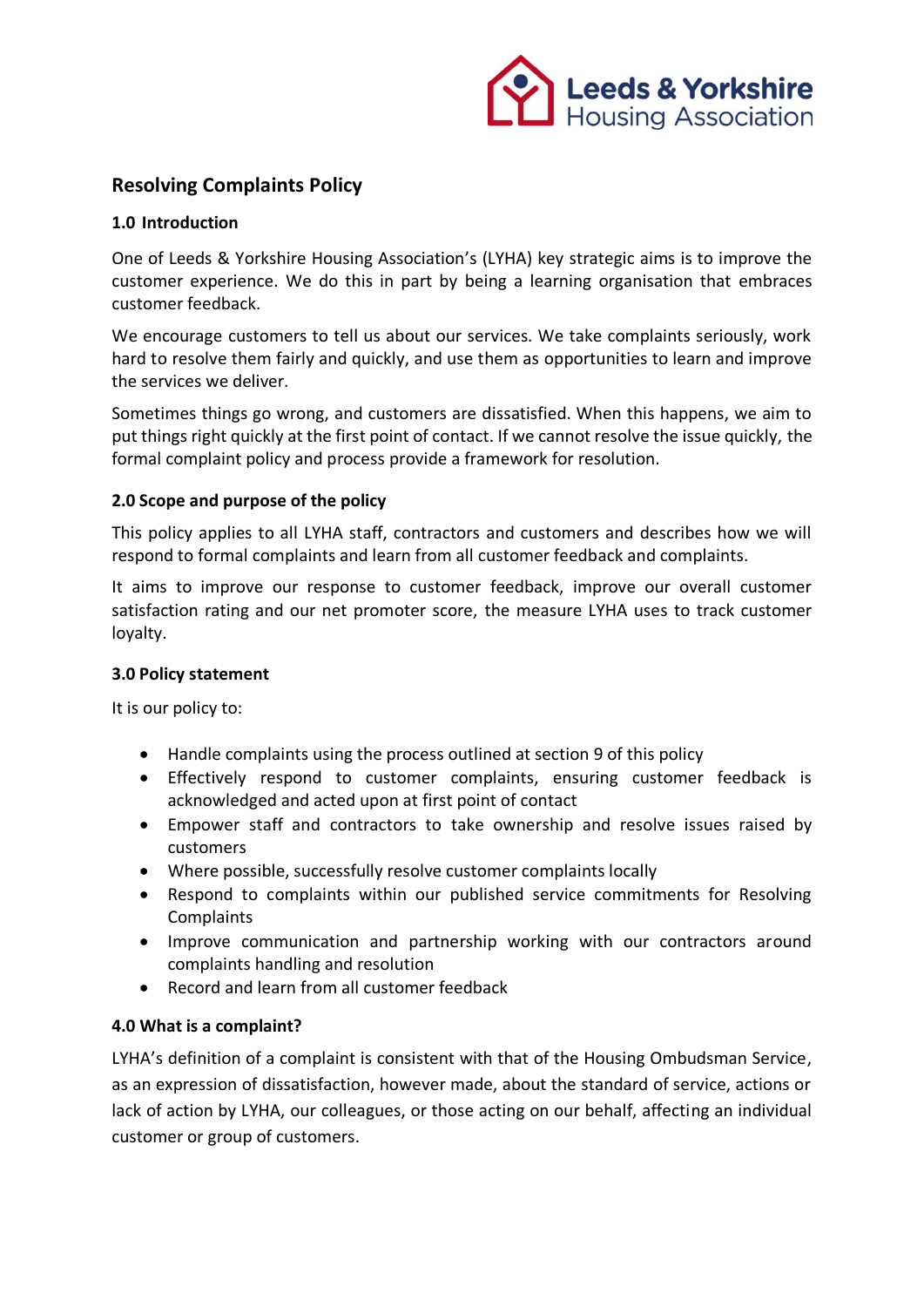### **5.0 What is not a complaint**

We will not treat an initial request for a service e.g. a repair to a home, a first report about anti-social behavior, or a first request for information or an explanation of our policies/ procedures as a complaint.

A report about something that we don't control or is not our responsibility, e.g. a repair to local authority adopted street lighting will not be dealt with under this policy – where we can, we will support customers to raise it with the appropriate organisation.

A matter that has already been considered within the complaints policy.

### **6.0 Who can make a complaint?**

This policy applies to all customers of LYHA and to anonymous feedback where sufficient information has been provided to enable us to investigate.

Customers can request that someone else act on their behalf during the complaints process e.g. a family member.

### **7.0 How to make a complaint**

Customers or their representative / advocate can make a complaint in a variety of ways:

- By email to [info@lyha.co.uk](mailto:info@lyha.co.uk) or another LYHA email address
- In person face to face with a colleague or by telephoning 0113 278 3335
- Social media: via a direct message on Facebook @LeedsYorkshireHA / Twitter [@LYHAtweets.](https://twitter.com/LYHAtweets) Please don't post on the page as we cannot discuss individual matters on an open, public forum
- Via the form on our website [www.lyha.co.uk,](http://www.lyha.co.uk/) in the "Make a Complaint" section
- In writing to LYHA at 3<sup>rd</sup> Floor, White Rose House, 8 Otley Road, Leeds, LS6 2AD

#### **8.0 Resolution Remedies**

Complaints can be resolved in a number of ways and we will ensure any remedy reflects the extent of any and all service failures and considers the level of detriment to the customers as a result of the failure. Remedies may include:

- Acknowledging where things have gone wrong
- Providing an explanation or context for our decisions or actions
- Apologising
- Taking action if there has been a delay
- Reconsidering or changing a decision
- Amending a record
- Providing a financial remedy
- Changing policy, procedures or practices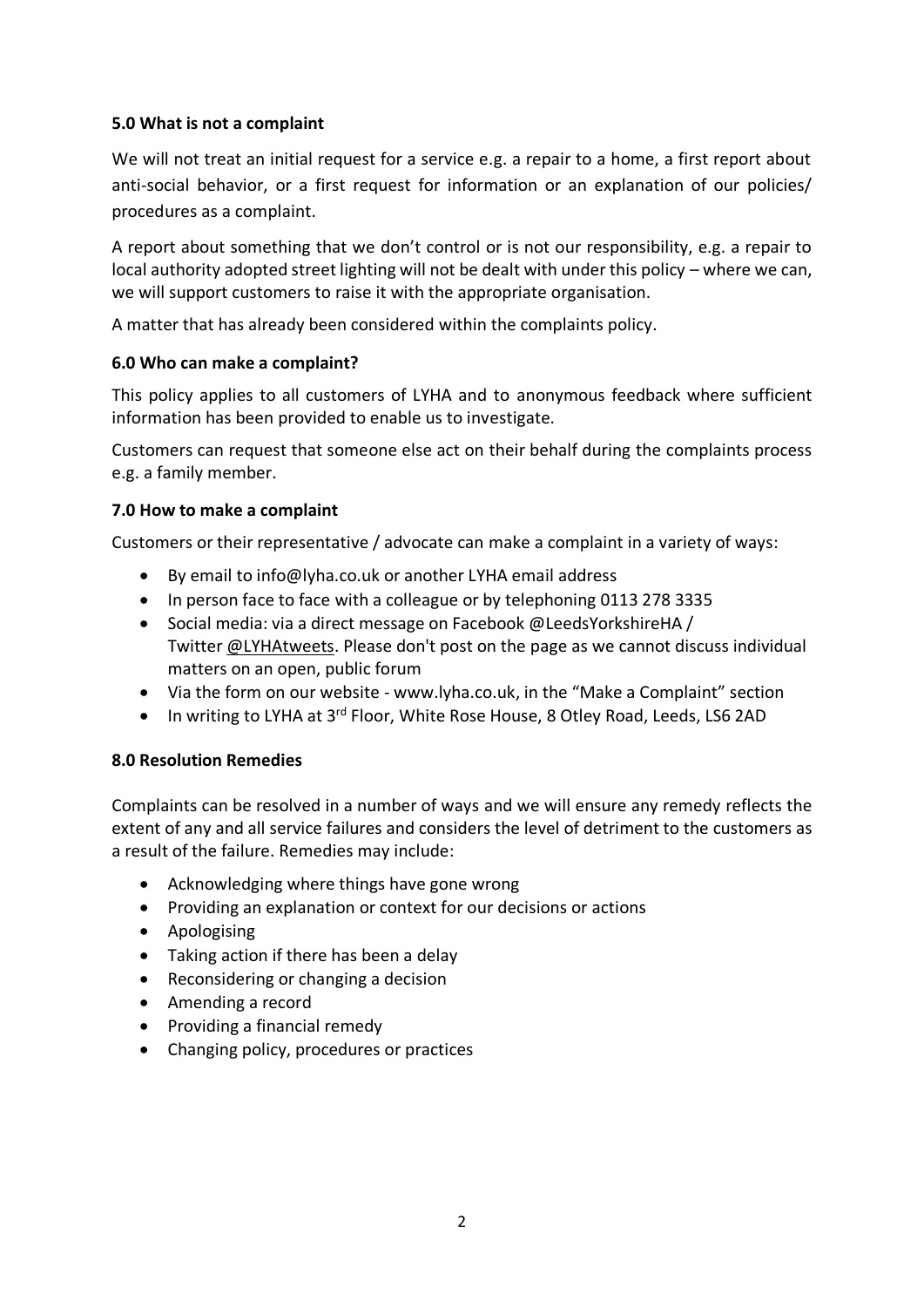## **9.0 The Resolving Complaints Process**

Our complaints process has two internal stages:



## **External resolution options**

If a complaint remains unresolved after exhausting LYHA's two internal stages, the customer can consider the external options to resolve their complaint:

- Referral to a Designated Person
- Referral to the Housing Ombudsman Service

### **Stage 1: Complaint Investigation**

This is the first stage of our complaints process and investigation will often be carried out by a member of the Leadership Team who will act as complaint manager.

Our focus is complaint resolution. We will always seek to understand what resolution the complainant is seeking and achieve this wherever this is reasonable. Colleagues are expected to take ownership for resolving complaints quickly, apologising for any service failures and putting things right at the earliest opportunity.

If following a review of the complaint it is felt that a formal complaint investigation is not warranted, we will explain to the customer the reasons for this decision within the 5-day timescale.

#### **Service Commitments: Stage 1**

- We will log on our complaints database, acknowledge and assign a complaint manager within 2 working days
- A full review and response to the customer will be provided within 5 working days following acknowledgement
- If a review cannot be completed within 5 working days, the complaint manager will contact the customer, feedback on progress and agree a revised response timeframe.

A complaint can be escalated to **Stage 2** for a **Complaint Review Panel** if it is established:

- That we have not dealt with the complaint appropriately
- If the customer provides new evidence and/or can supply valid reasons that have not been previously considered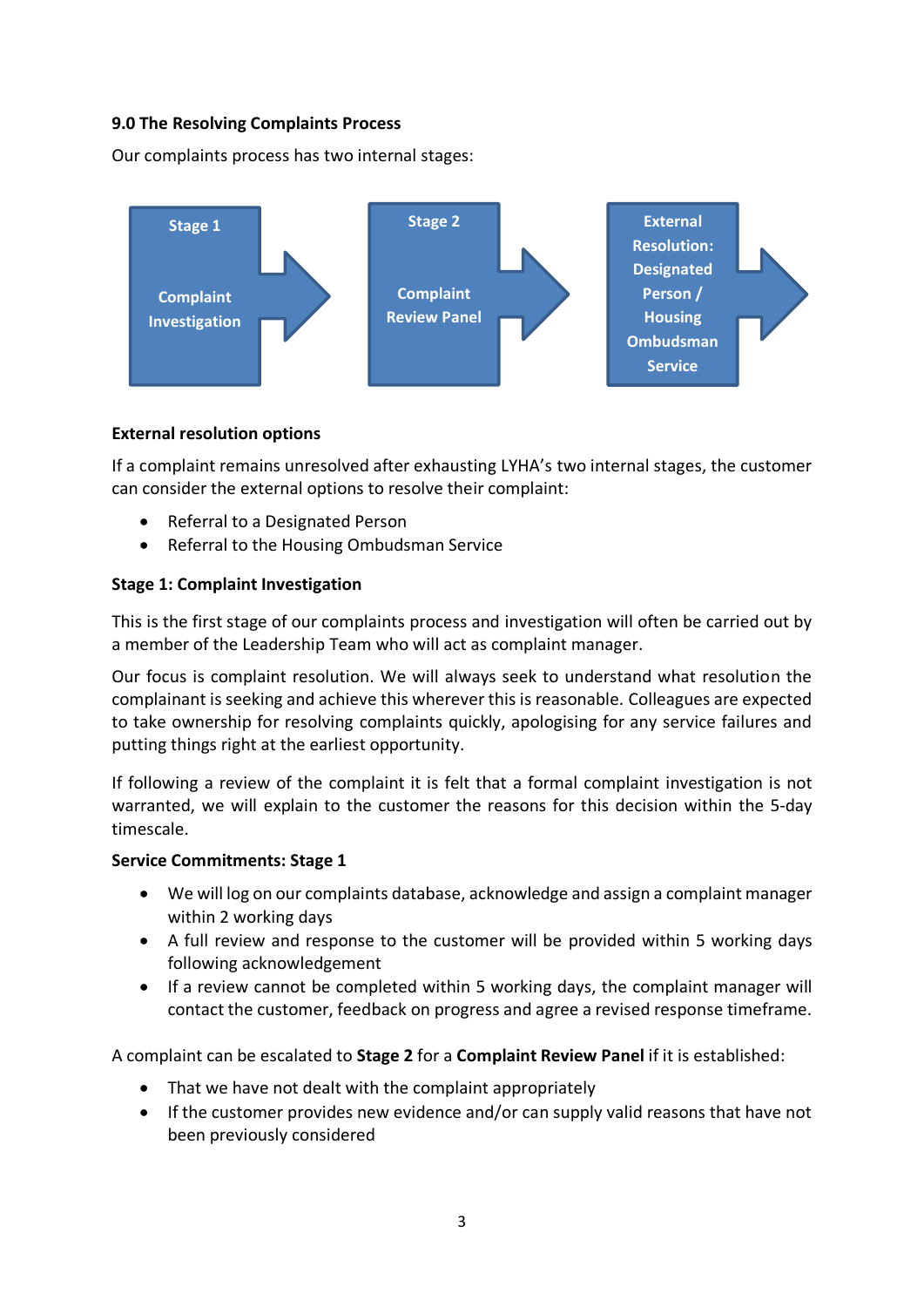If the customer does not contact us within 20 working days of our response, and all issues have been addressed and outstanding actions completed, the complaint will be closed.

## **Stage 2: Complaint Review Panel**

If the complaint is not resolved after a stage 1 review, the complaint may be considered by a Complaint Review Panel, made up of senior members of staff or members drawn from the governance structure. Again, if following a review of the complaint it is felt that an escalation of the complaint is not warranted, we will explain to the customer the reasons for this decision within a 10-day timescale.

If the complaint is to proceed to stage 2 then the Complaint Review Panel will be convened and made up of a minimum of two people and will include the following:

- Members from LYHA Executive Management Team and/or wider Leadership Team
- Customers who are members of the Customer Experience Committee
- Members of LYHA's Board of Management

A meeting at a mutually convenient time and date will be arranged within 20 working days or to a timetable agreed with the customer.

The complainant, with the support of an advocate (not a legal representative) if required, can either attend the meeting in person or provide supporting information to explain why they feel LYHA has not resolved their complaint and the resolution they are seeking.

Following the review, a full written response will be sent to the customer within 10 working days. If the Panel cannot respond fully to the complaint within the agreed timescales, a revised timescale will be provided.

If the customer is still dissatisfied after the Complaint Review Panel, they can ask a Designated Person or the Housing Ombudsman Service to consider their case.

## **Service Commitments: Stage 2, Complaint Review Panel**

- We will confirm receipt of an escalation request within 2 working days of receiving it
- We will confirm whether the complaint is being escalated to Stage 2 within 10 working days of us receiving the escalation request. If the complaint is not being escalated, we will explain why this is the case.
- A panel review meeting at a mutually convenient time and date will be arranged within 20 working days or to a timetable agreed with the customer
- Following the review, a full written response will be sent to the customer within 10 working days or alternatively we will advise when they can expect a response.

## **10.0 Alternative Dispute Resolution**

We aim to resolve complaints satisfactorily for all customers. However, occasionally the service provider/customer relationship breaks down and we are not able to agree a way forward that is acceptable to all parties.

When this happens, we may propose alternative dispute resolution, for instance mediation.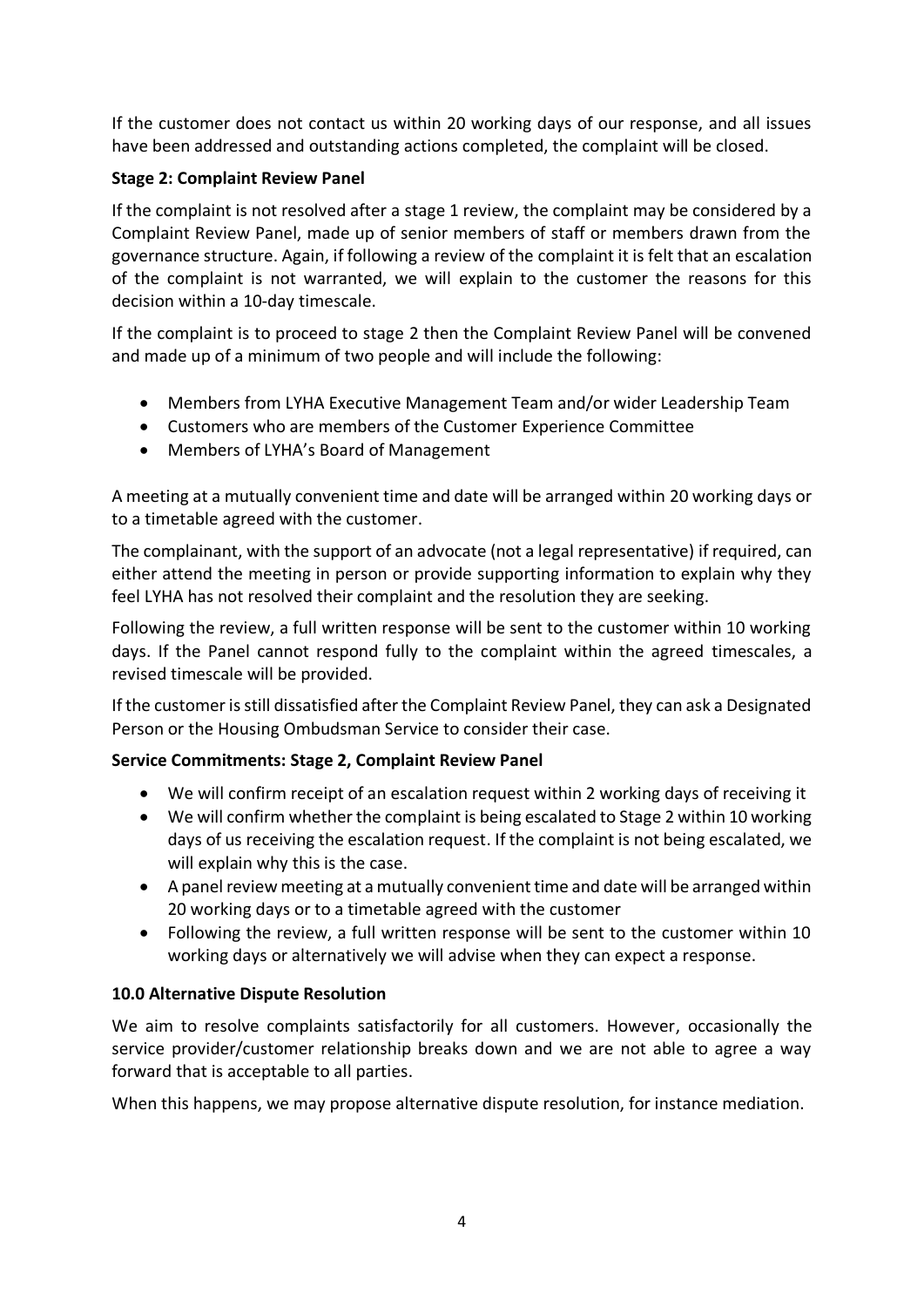## **11.0 Designated Person**

If a customer remains dissatisfied after completing Stages 1 and 2 of LYHA's Resolving Complaints process, they have the right to contact a Designated Person to review their complaint. If the Designated Person cannot help or the customer chooses not to pursue this route, then the complaint can be referred to the Housing Ombudsman Service.

## **12.0 Housing Ombudsman Service**

The Housing Ombudsmen Service (HOS) is set up by law to look at complaints about housing organisations. The service is free, independent and impartial and can be accessed by customers who are not happy with the outcome of their complaint to their landlord. LYHA fully supports the work of the Housing Ombudsman and will respond to any requests for information.

### **13.0 Discretionary Compensation**

Our approach to complaints is to apologise for any service failings and to put right the situation to the customer's satisfaction as quickly as possible. Once a complaint has been investigated it may be appropriate for us to offer service recovery and/or discretionary compensation using the guidance from LYHA's Service Recovery and Compensation Policy.

### **14.0 Unreasonable Behaviour**

We recognise that service failure can cause significant distress and we believe that all customers have a right to be heard, understood and respected. We also believe that colleagues have these same rights. Therefore, we expect customers to behave appropriately when contacting us and we will not tolerate aggressive or abusive behaviour.

If customers are unnecessarily aggressive or abusive, we reserve the right to refuse to deal with the complaint and will consider further action where required to protect colleaguesfrom unreasonable behaviour.

Where a customer's behaviour is considered unreasonable, we will consider the most appropriate actions to take. Where possible we will give the customer time to moderate their behaviour before implementing measures such as contact restrictions or legal enforcement action.

#### **15.0 Vexatious Complaints**

We will always make every effort to deal with customers' complaints in a constructive manner. However, a very small number of complaints may be considered to be unreasonable or vexatious because:

- The complaint is raised in an unreasonable manner
- The customer makes repeated or frequent complaints which are not valid
- The customer requests that a complaint is escalated when we have fully responded to all points
- The customer is seeking an unreasonable or unrealistic outcome.

Where a complaint is considered to be vexatious (the complaint may have already been considered at Stage 1) then the complainant will be referred to external resolution options, including the Housing Ombudsman Service.